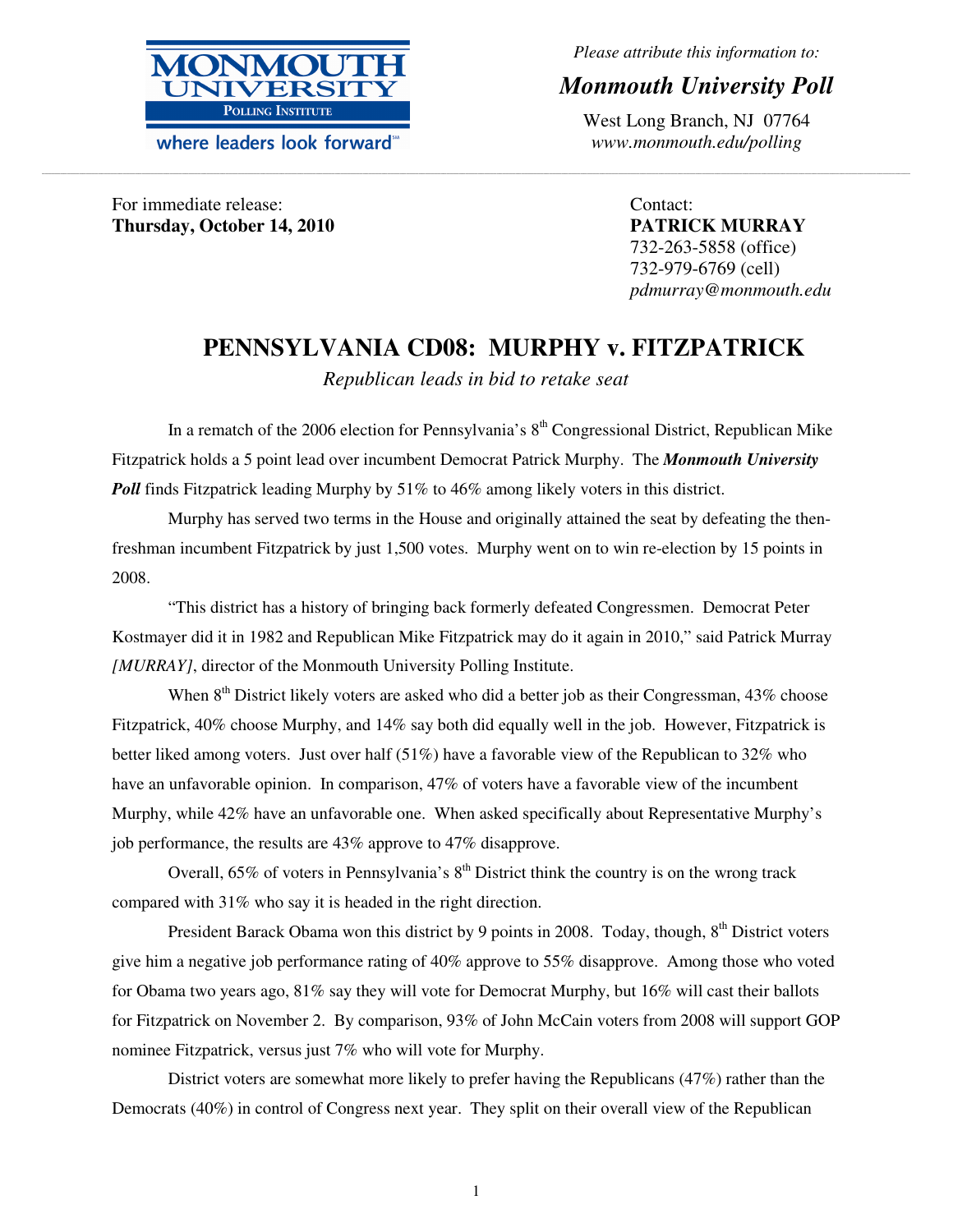Party – 44% favorable to 47% unfavorable – but have a dimmer opinion of the Democratic Party – 39%

favorable to 54% unfavorable. The Tea Party movement is also viewed negatively by voters in general – 42% favorable to 49% unfavorable.

The *Monmouth University Poll* was conducted by automated telephone interviewing with 646 likely voters from October 11 to 13, 2010. This sample has a margin of error of  $+3.9$  percent.

### **DATA TABLES**

#### The questions referred to in this release are as follows: (\* Some columns may not add to 100% due to rounding.)

1. If the election for United States Congress from Pennsylvania's 8<sup>th</sup> Congressional District were today, would you vote for Mike Fitzpatrick the Republican, Patrick Murphy the Democrat, or some other candidate? [At this moment, do you lean toward Mike Fitzpatrick or lean toward Patrick Murphy?] [NAMES WERE ROTATED]

|                   | <b>TOTAL</b> |       | <b>PARTY ID</b> |       |      | <b>GENDER</b> |       | AGE        |       |
|-------------------|--------------|-------|-----------------|-------|------|---------------|-------|------------|-------|
|                   |              | Dem   | Ind             | Rep   | Male | Female        | 18-44 | 45-59      | $60+$ |
| Mike Fitzpatrick  | 51%          | $1\%$ | 58%             | 89%   | 58%  | 45%           | 57%   | 52%        | 47%   |
| Patrick Murphy    | 46%          | 88%   | 36%             | 10%   | 41%  | 51%           | 41%   | 46%        | 49%   |
| Other - Undecided | 3%           | $1\%$ | 7%              | $1\%$ | 2%   | 4%            | 2%    | 2%         | 4%    |
| Unwtd N           | 646          | 211   | <i>200</i>      | 235   | 405  | 241           | 131   | <i>200</i> | 315   |

[QUESTIONS 2 AND 3 WERE ROTATED]

2. Is your general opinion of Mike Fitzpatrick favorable, unfavorable, or do you have no opinion of Mike Fitzpatrick?

|             | TOTAL |     | PARTY ID   |     |      | <b>GENDER</b> |       | AGE        |       |
|-------------|-------|-----|------------|-----|------|---------------|-------|------------|-------|
|             |       | Dem | Ind        | Rep | Male | Female        | 18-44 | 45-59      | $60+$ |
| Favorable   | 51%   | 18% | 56%        | 82% | 56%  | 46%           | 58%   | 49%        | 49%   |
| Unfavorable | 32%   | 60% | 25%        | 8%  | 29%  | 34%           | 28%   | 33%        | 33%   |
| No opinion  | 17%   | 22% | 19%        | 10% | 15%  | 20%           | 14%   | 18%        | 19%   |
| Unwtd N     | 646   | 211 | <i>200</i> | 235 | 405  | 241           | 131   | <i>200</i> | 315   |
|             |       |     |            |     |      |               |       |            |       |

### 3. Is your general opinion of Patrick Murphy favorable, unfavorable, or do you have no opinion of Patrick Murphy?

|             | <b>TOTAL</b> |     | PARTY ID   |     |      | <b>GENDER</b> |       | AGE        |       |
|-------------|--------------|-----|------------|-----|------|---------------|-------|------------|-------|
|             |              | Dem | Ind        | Rep | Male | Female        | 18-44 | 45-59      | $60+$ |
| Favorable   | 47%          | 85% | 34%        | 18% | 41%  | 53%           | 39%   | 48%        | 51%   |
| Unfavorable | 42%          | 7%  | 56%        | 67% | 50%  | 34%           | 48%   | 43%        | 37%   |
| No opinion  | 11%          | 8%  | 9%         | 15% | 9%   | 13%           | 12%   | 8%         | 12%   |
| Unwtd N     | 646          | 211 | <i>200</i> | 235 | 405  | 241           | 131   | <i>200</i> | 315   |

4. Do you approve or disapprove of the job Patrick Murphy is doing as your Congressman?

|            | <b>TOTAL</b> | PARTY ID |            |     |      | GENDER | AGE   |            |       |
|------------|--------------|----------|------------|-----|------|--------|-------|------------|-------|
|            |              | Dem      | Ind        | Rep | Male | Female | 18-44 | 45-59      | $60+$ |
| Approve    | 43%          | 82%      | 32%        | 11% | 37%  | 49%    | 36%   | 44%        | 47%   |
| Disapprove | 47%          | 9%       | 59%        | 78% | 54%  | 40%    | 51%   | 49%        | 42%   |
| Not sure   | 10%          | 9%       | 10%        | 11% | 8%   | 12%    | 13%   | 7%         | 11%   |
| Unwtd N    | 646          | 211      | <i>200</i> | 235 | 405  | 241    | 131   | <i>200</i> | 315   |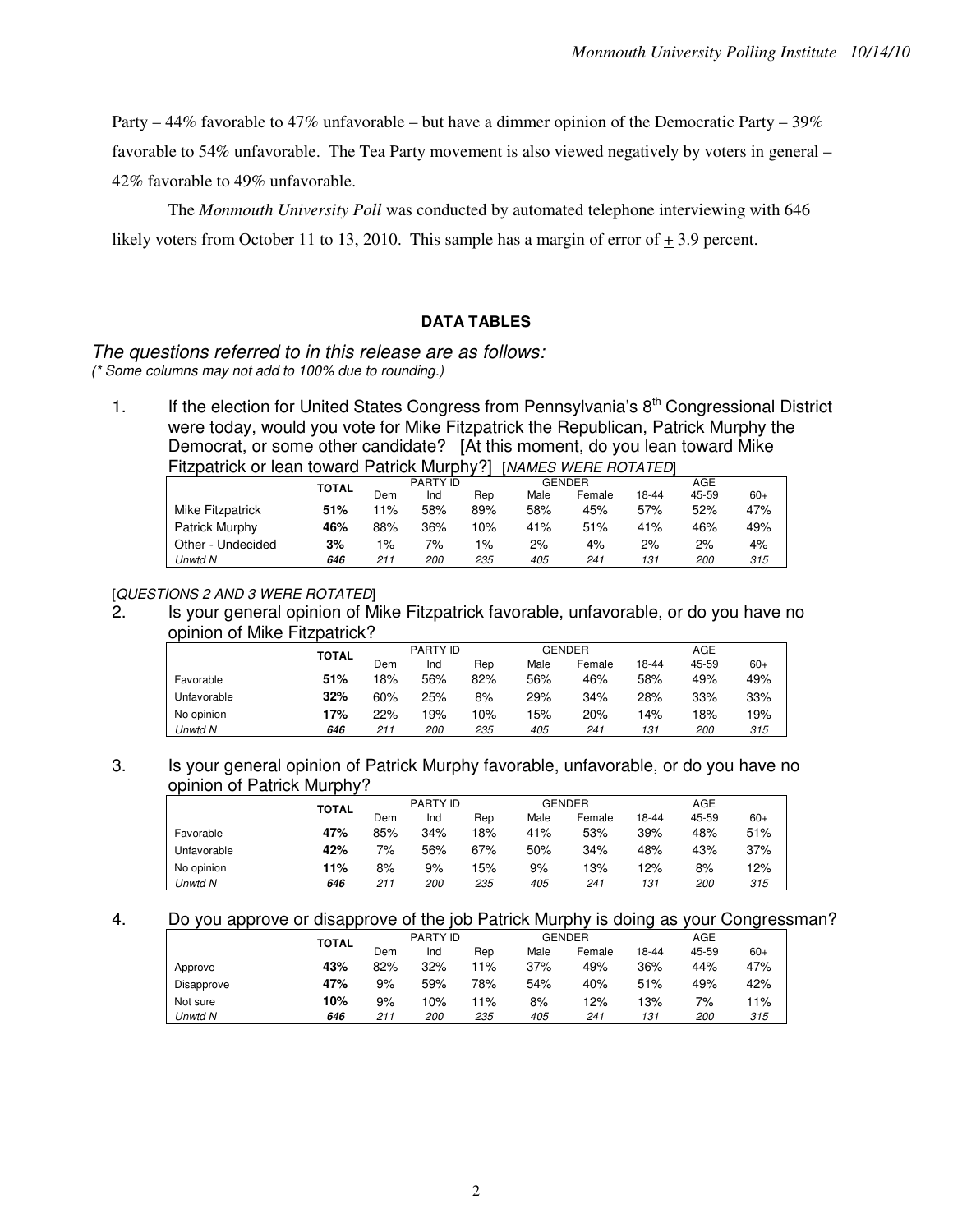5. Who did a better job during their term as  $8<sup>th</sup>$  district Congressman Patrick Murphy, Mike Fitzpatrick, or did they do equally as well?

|                  |              |     | PARTY ID   |     |      | <b>GENDER</b> |       | AGE        |       |
|------------------|--------------|-----|------------|-----|------|---------------|-------|------------|-------|
|                  | <b>TOTAL</b> | Dem | Ind        | Rep | Male | Female        | 18-44 | 45-59      | $60+$ |
| Patrick Murphy   | 40%          | 77% | 30%        | 9%  | 35%  | 45%           | 32%   | 40%        | 45%   |
| Mike Fitzpatrick | 43%          | 10% | 47%        | 75% | 49%  | 37%           | 51%   | 43%        | 38%   |
| Equally as well  | 14%          | 11% | '9%        | 13% | 14%  | 14%           | 16%   | 14%        | 13%   |
| Not Sure         | 3%           | 2%  | 4%         | 4%  | 2%   | 4%            | 2%    | 3%         | 4%    |
| Unwtd N          | 646          | 211 | <i>200</i> | 235 | 405  | 241           | 131   | <i>200</i> | 315   |

## 6. Are things in the United States going in the right direction or have they gotten off on the wrong track?

|                 | <b>TOTAL</b> |     | PARTY ID   |     |      | <b>GENDER</b> |       | AGE        |       |
|-----------------|--------------|-----|------------|-----|------|---------------|-------|------------|-------|
|                 |              | Dem | Ind        | Rep | Male | Female        | 18-44 | 45-59      | $60+$ |
| Right direction | 31%          | 60% | 28%        | 4%  | 27%  | 36%           | 27%   | 33%        | 33%   |
| Wrong track     | 65%          | 35% | 69%        | 92% | 71%  | 59%           | 69%   | 64%        | 63%   |
| Not sure        | 4%           | 4%  | 3%         | 4%  | 2%   | 5%            | 4%    | 3%         | 4%    |
| Unwtd N         | 646          | 211 | <i>200</i> | 235 | 405  | 241           | 131   | <i>200</i> | 315   |

## 7. Do you approve or disapprove of the job Barack Obama is doing as president?

|            | TOTAL |     | PARTY ID   |     |      | <b>GENDER</b> |       | <b>AGE</b> |       |
|------------|-------|-----|------------|-----|------|---------------|-------|------------|-------|
|            |       | Dem | Ind        | Rep | Male | Female        | 18-44 | 45-59      | $60+$ |
| Approve    | 40%   | 78% | 34%        | 6%  | 34%  | 46%           | 34%   | 41%        | 43%   |
| Disapprove | 55%   | 17% | 61%        | 90% | 61%  | 49%           | 62%   | 53%        | 52%   |
| Not sure   | 5%    | 5%  | 5%         | 4%  | 5%   | 5%            | 4%    | 5%         | 5%    |
| Unwtd N    | 646   | 211 | <i>200</i> | 235 | 405  | 241           | 131   | <i>200</i> | 315   |

### 8. Who would you rather see in control of Congress next year – the Democrats, the Republicans, or does it make no difference?

|               | <b>TOTAL</b> |     | PARTY ID   |     |      | <b>GENDER</b> |       | AGE        |       |
|---------------|--------------|-----|------------|-----|------|---------------|-------|------------|-------|
|               |              | Dem | Ind        | Rep | Male | Female        | 18-44 | 45-59      | $60+$ |
| Democrats     | 40%          | 82% | 30%        | 4%  | 34%  | 45%           | 32%   | 41%        | 43%   |
| Republicans   | 47%          | 6%  | 48%        | 89% | 55%  | 39%           | 51%   | 48%        | 44%   |
| No difference | 13%          | 12% | 22%        | 7%  | 1%   | 15%           | 17%   | 1%         | 13%   |
| Unwtd N       | 646          | 211 | <i>200</i> | 235 | 405  | 241           | 131   | <i>200</i> | 315   |

# [QUESTIONS 9 AND10 WERE ROTATED]

# 9. Is your general opinion of the Democratic party favorable or unfavorable?

|             | <b>TOTAL</b> |     | PARTY ID   |     |      | <b>GENDER</b> | AGE   |       |       |
|-------------|--------------|-----|------------|-----|------|---------------|-------|-------|-------|
|             |              | Dem | Ind        | Rep | Male | Female        | 18-44 | 45-59 | $60+$ |
| Favorable   | 39%          | 80% | 27%        | 5%  | 32%  | 45%           | 32%   | 39%   | 43%   |
| Unfavorable | 54%          | 14% | 63%        | 90% | 64%  | 46%           | 60%   | 54%   | 52%   |
| No opinion  | 7%           | 5%  | $1\%$      | 5%  | 4%   | 9%            | 9%    | 7%    | 5%    |
| Unwtd N     | 646          | 211 | <i>200</i> | 235 | 405  | 241           | 131   | 200   | 315   |

## 10. Is your general opinion of the Republican party favorable or unfavorable?

|             | <b>TOTAL</b> |     | PARTY ID   |     |      | <b>GENDER</b> |       | AGE        |       |
|-------------|--------------|-----|------------|-----|------|---------------|-------|------------|-------|
|             |              | Dem | Ind        | Rep | Male | Female        | 18-44 | 45-59      | $60+$ |
| Favorable   | 44%          | 11% | 41%        | 82% | 49%  | 39%           | 50%   | 43%        | 41%   |
| Unfavorable | 47%          | 82% | 48%        | 10% | 45%  | 50%           | 42%   | 48%        | 50%   |
| No opinion  | 8%           | 7%  | 11%        | 7%  | 6%   | 11%           | 9%    | 8%         | 8%    |
| Unwtd N     | 646          | 211 | <i>200</i> | 235 | 405  | 241           | 131   | <i>200</i> | 315   |